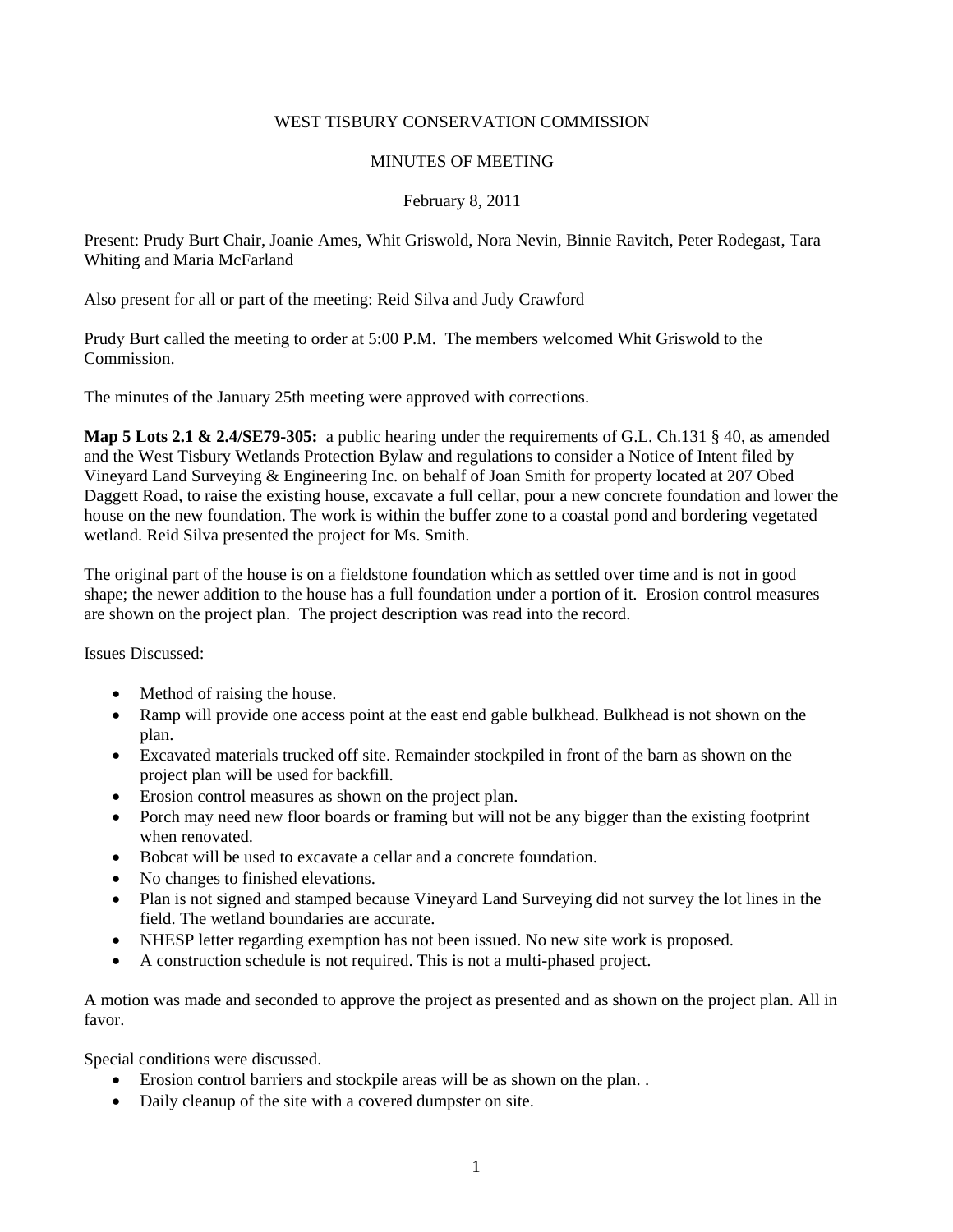- Access for the bobcat will be from the east gable end bulkhead only.
- Preconstruction site visit will all contractors involved in the project. Silt fence and hay bales in place prior to the pre-construction meeting.

A motion was made and seconded to approve the special conditions. All in favor.

The meeting was recessed to give Judy Crawford a fond farewell.

# **Old Business:**

**Map 3 Lot 92/ Lambert's Cove Beach path**: Prudy updated the board after the site visit with Park & Rec and David Merry. The Commission approved a Request for Determination for this project. The issue is whether to have Park & Rec lower the dune and put up snow fencing now, or waits, lower the dune in the spring, and put the snow fencing up in the fall.

 Maria had a conversation with Greg Berman of the Woods Hole Sea Grant for his opinion on putting up the snow fencing at this time of year. He said that the best time to do the snow fencing is in the fall when the wind blown sand is prevalent. Now the sand is mostly frozen.

Whit said that the dune never used to be this high. He suggested that the end of the path be relocated so that it came in to the beach at an oblique angle. Relocating the end of the path was also suggested by Greg Berman. Reconfiguring the path is a bigger proposition that would involve Sheriff's Meadow Foundation, Peter Goethals, Park & Rec, and the Selectmen. The path is owned by Goethals's Lamberts Cove Limited Partnership. The town has an easement to use the path. Sheriff's Meadow Foundation holds a conservation restriction on the path.

The cost of this work will come out of the Park & Rec budget. The members viewed the new signs for the beach that we got from Woods Hole Sea Grant. Park & Rec will take care of laminating and posting the signs.

After discussion, a motion was made and seconded to inform Park & Rec that they should wait until spring to lower the dune and to install the fencing in the fall. All in favor.

A letter will be sent to the Board of Selectmen and Park & Rec to suggest that the town investigate the feasibility of relocating the end of the path with Peter Goethals and Sheriff's Meadow Foundation.

**Map 3 Lot 2 & 2.1/ Sutula/fencing:** Maria read the e-mails dated February 3<sup>rd</sup> and 4th from the Sutula's. Their landscaper, Jon Cassel, will take the fencing out as soon as the weather permits. Maria will email back to ask that Jon Cassel call the office when he takes the fencing out.

New Business: Mill Brook: 2010 Water Quality Assessment/Draft Final Report: Maria will contact Bill Wilcox to find out if the Mill Pond Committee will be meeting with Bill to review his report. No action was taken.

## **Administrative**:

## Correspondence:

 In: Copy of Superseding OOC dated January 31, 2011 re: Endofthedirtroad LLC Beach signs from WHOI E-mails from Mary Tavares (Sutula) dated February  $3<sup>rd</sup>$  and  $4<sup>th</sup>$ .

Map 39 Lots 10 & 11/ Endofthedirtroad LLC: DEP Superseding Order of Conditions